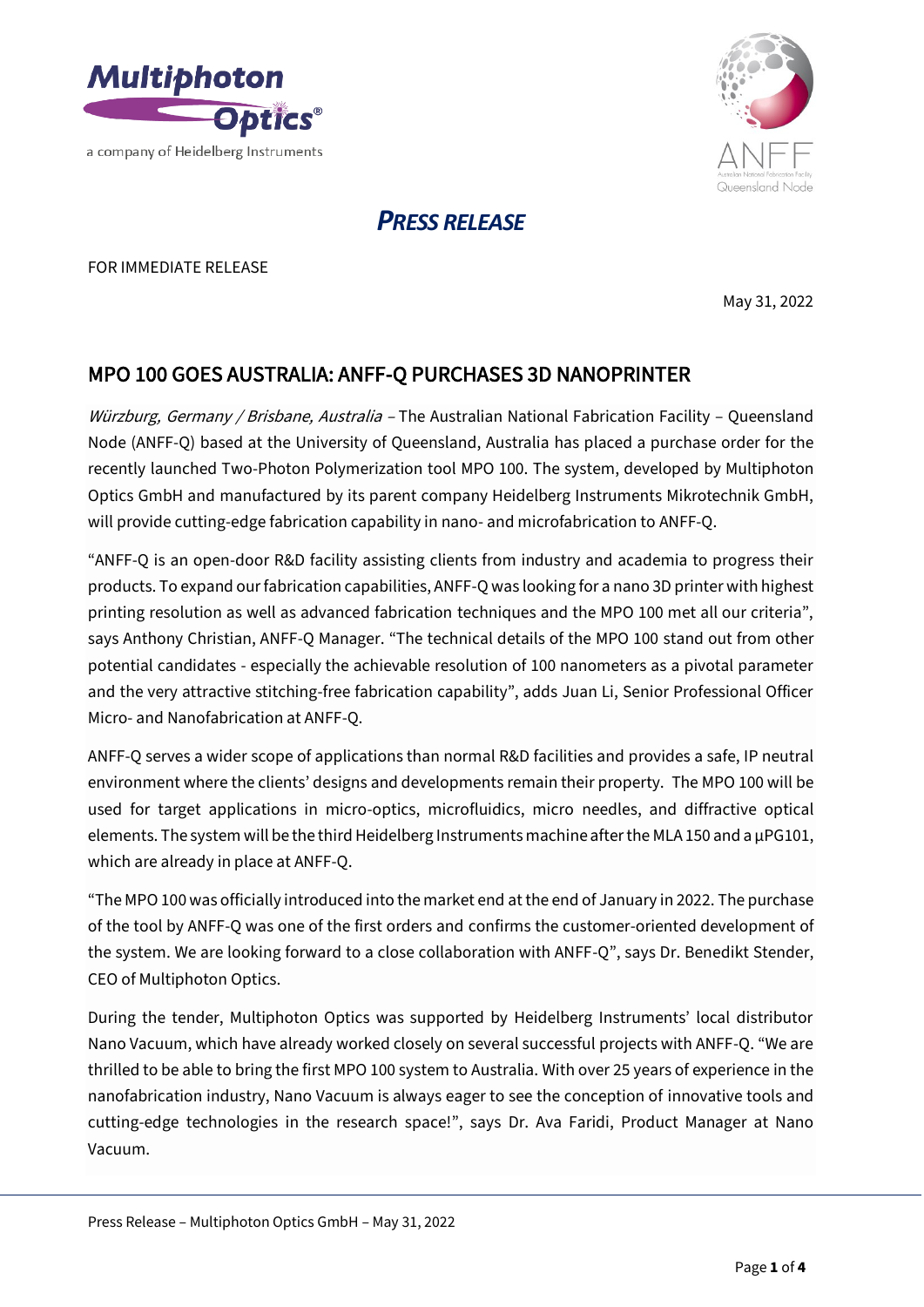Contact for further questions:

Veronika Loose Digital Marketing and Communications [veronika.loose@heidelberg-instruments.com](mailto:veronika.loose@heidelberg-instruments.com) +49 931 90879288 Anthony Christian ANFF Qld Manager [a.christian@uq.edu.au](mailto:a.christian@uq.edu.au) +61 07 3346 3460

More information: <https://heidelberg-instruments.com/>

#### About Multiphoton Optics:

Multiphoton Optics GmbH, a wholly owned subsidiary of Heidelberg Instruments Mikrotechnik GmbH, is a global solution provider for 3D lithography via two-photon polymerization (TPP). This disruptive technology enables the production of complex functional structures in micro-optics and microsystems technology, optical interconnect technology, micromechanics, and biomedical technology. The modular 3D printing platform enables the highprecision fabrication of structures in the sub-micrometer to millimeter range with very high throughput.

#### About ANFF-Q:

The Australian National Fabrication Facility (ANFF) is a not-for-profit research infrastructure facility established under the National Collaborative Research Infrastructure Strategy. ANFF is a network of eight nodes distributed throughout Australia, filled with over \$200 million of investment in tooling, infrastructure, and people.

ANFF's Queensland Node (ANFF-Q) is a state-of-the-art fabrication facility specializing in nano-micro fabrication, microfluidics, organic electronics and opto-electronics, biomaterials, novel semiconductor materials and characterization.

### About Heidelberg Instruments Mikrotechnik GmbH:

With over 35 years of experience and more than 1,200 installed systems, Heidelberg Instruments is one of the leading international players in the development and production of high-precision photolithography systems and nanofabrication tools. Heidelberg Instruments systems are installed in industrial and scientific facilities around the world.

They are used for efficient direct writing, as well as for photomask fabrication for a wide range of industries including semiconductor, quantum computing, photonics, 2D materials, IoT, and many related application fields.